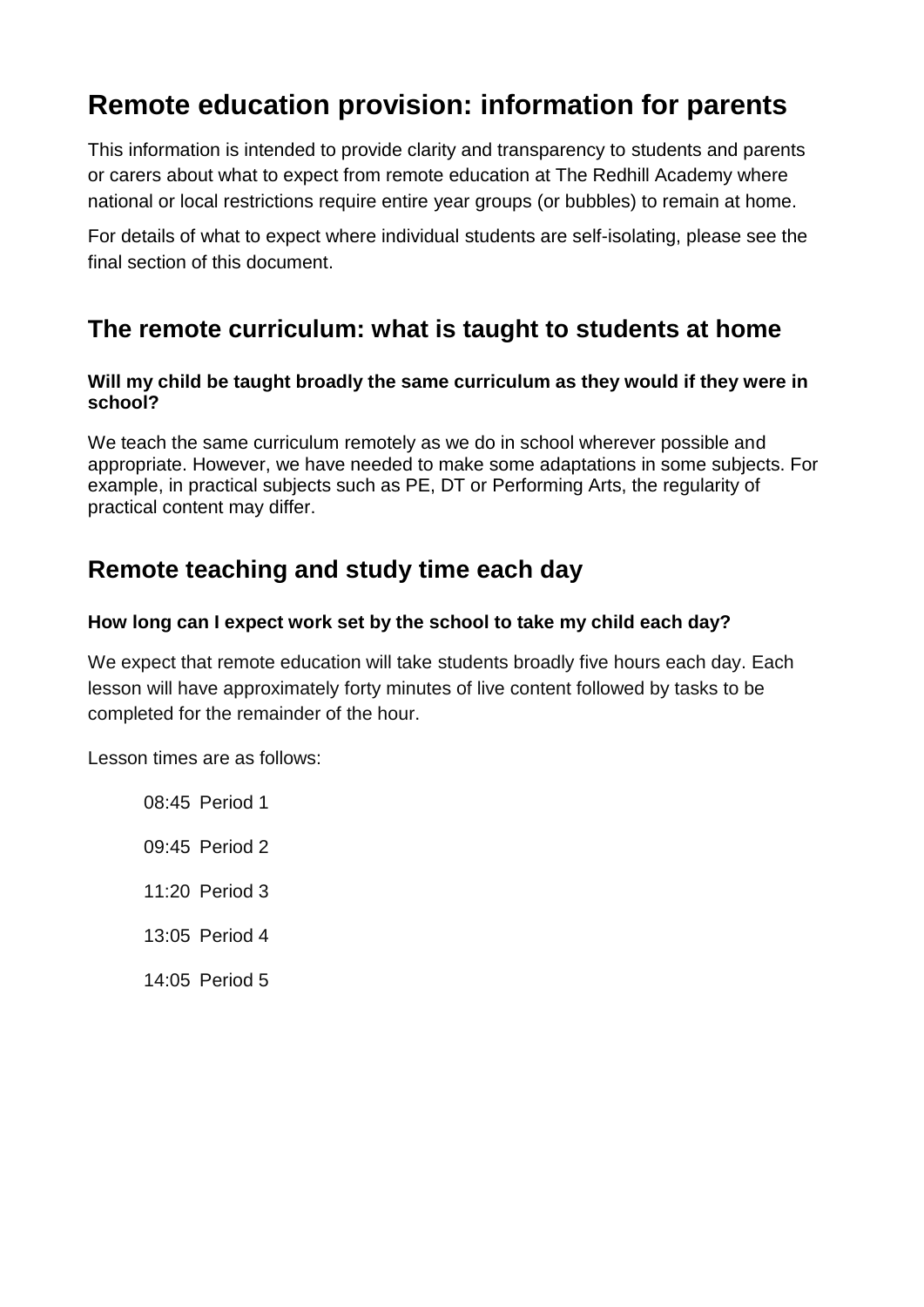# **Accessing remote education**

### **How will my child access any online remote education you are providing?**

Live lessons will be delivered through Microsoft Teams and can be accessed from the calendar within Teams.

Homework will be set using Show My Homework (Satchel One) so students and parents should continue to monitor this.

### **If my child does not have digital or online access at home, how will you support them to access remote education?**

We recognise that some students may not have suitable online access at home and are here to support you with every aspect of accessing remote learning.

At The Redhill Academy we believe it is important that students have a laptop or chromebook type device and not just a mobile phone to access lessons. We have devices that can be lent out to students. Should you need one then please contact the school and we will arrange one for your child.

We also have ways to ensure your child can connect to the internet such as dongles. Please contact the school if you require help with connectivity.

### **How will my child be taught remotely?**

We use a combination of the following approaches to teach students remotely:

- live teaching through Microsoft Teams
- follow up activities set via Microsoft Teams or Office 365
- recorded teaching (e.g. Oak National Academy lessons, video/audio recordings made by teachers)
- commercially available websites supporting the teaching of specific subjects or areas, including video clips or sequences
- printed paper packs produced by teachers (e.g. workbooks, worksheets)
- textbooks and reading books students have at home

Where a member of teaching staff is unable to deliver a live lesson, class work will be set via Show My Homework (Satchel One).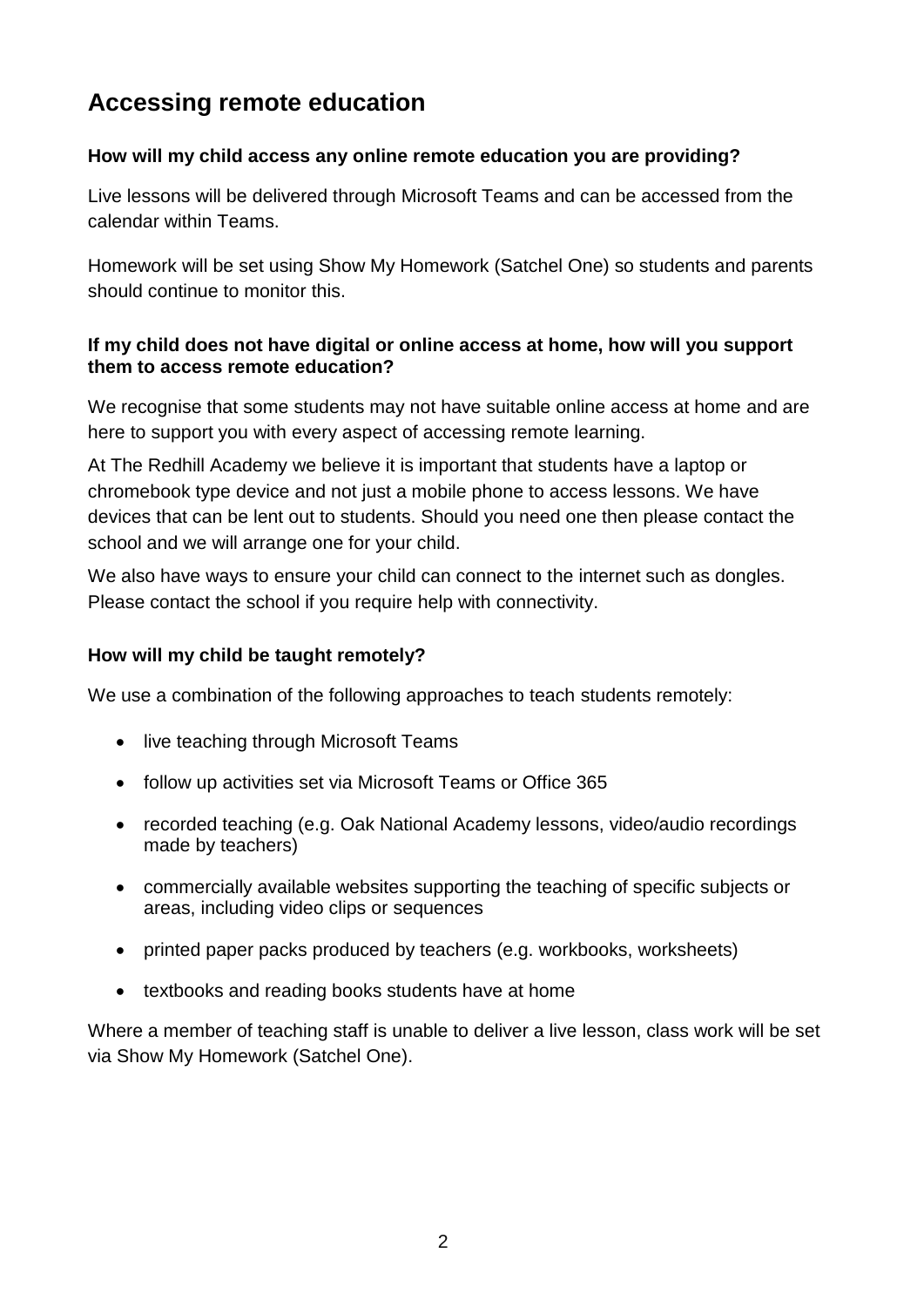## **Engagement and feedback**

### **What are your expectations for my child's engagement and the support that we as parents and carers should provide at home?**

Students are expected to attend all lessons. A register will be taken as usual. Please support your child in attending all lessons in the ways you usually would. We believe healthy, regular routines are important and will aid students when returning to school.

Where a student does not attend lessons, contact with parents or carers will be made by text messages and phone calls.

Students are expected to engage fully in all lesson activities, this may involve raising their hand to indicate an opinion, completing voting activities or answering questions verbally or in a lesson chat.

Expectations for attitude to learning will be as high as during face to face lessons and parents, carers and students should read the video conferencing guidance on the school website.

### **How will you check whether my child is engaging with their work and how will I be informed if there are concerns?**

Students will be required to submit work electronically so teachers can evaluate their levels of engagement. Any concerns will be raised with Faculty Leaders or Heads of House who will contact parents or carers as needed.

### **How will you assess my child's work and progress?**

Feedback can take many forms and may not always mean extensive written comments for individual children.

Teachers will give more detailed feedback to students at least every three weeks.

However, more regular feedback will form part of remote learning. This may be through verbal feedback during or after a learning activity, whole-class feedback or tasks/quizzes marked automatically via digital platforms.